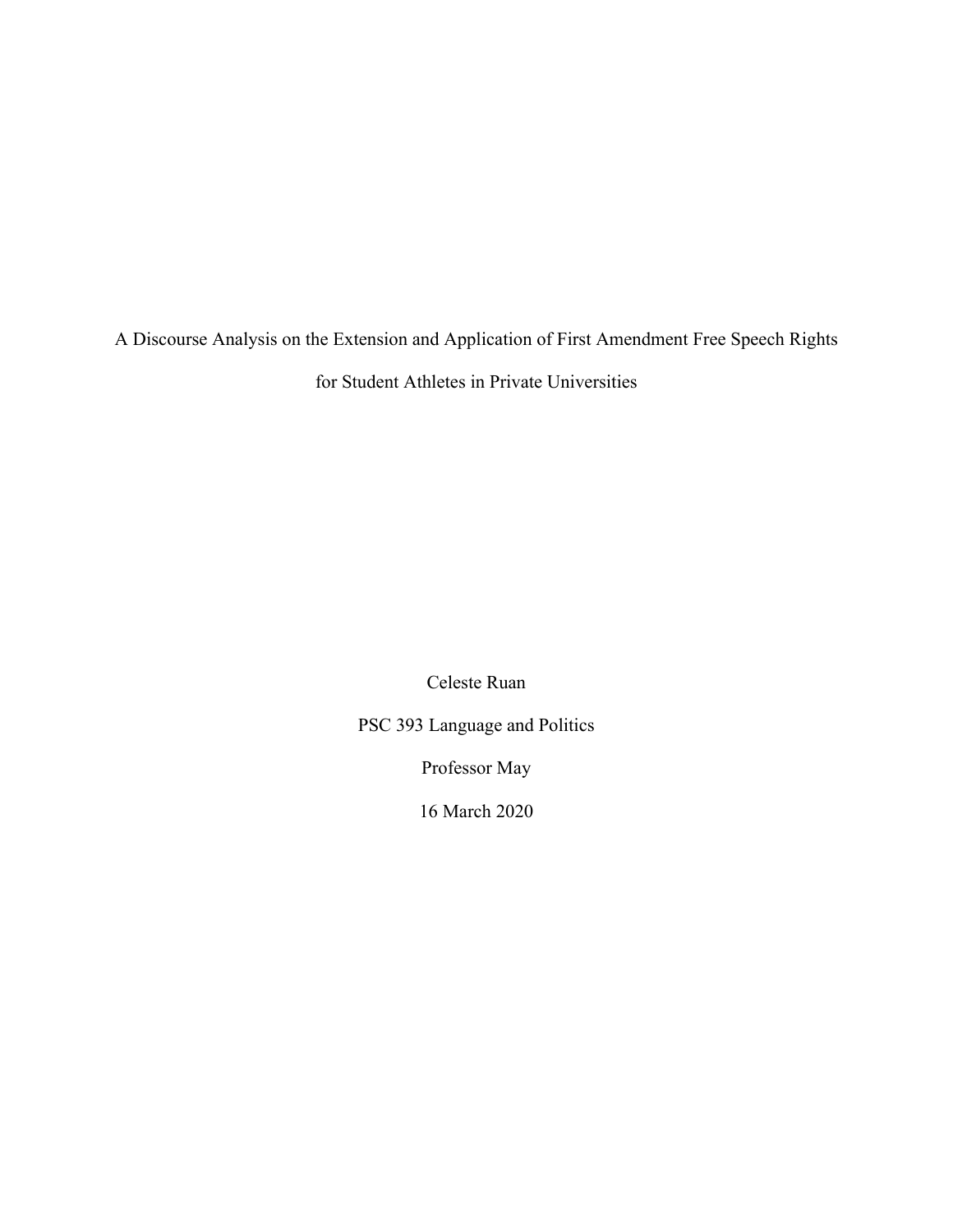# Table of Contents

| Introduction                                        | 2  |
|-----------------------------------------------------|----|
| <b>Literature Review</b>                            | 3  |
| Methodology                                         | 5  |
| Limitations                                         | 7  |
| Data                                                | 8  |
| The Significance of the First Amendment as a Symbol | 15 |
| Conclusion                                          | 17 |
| Works Cited                                         | 18 |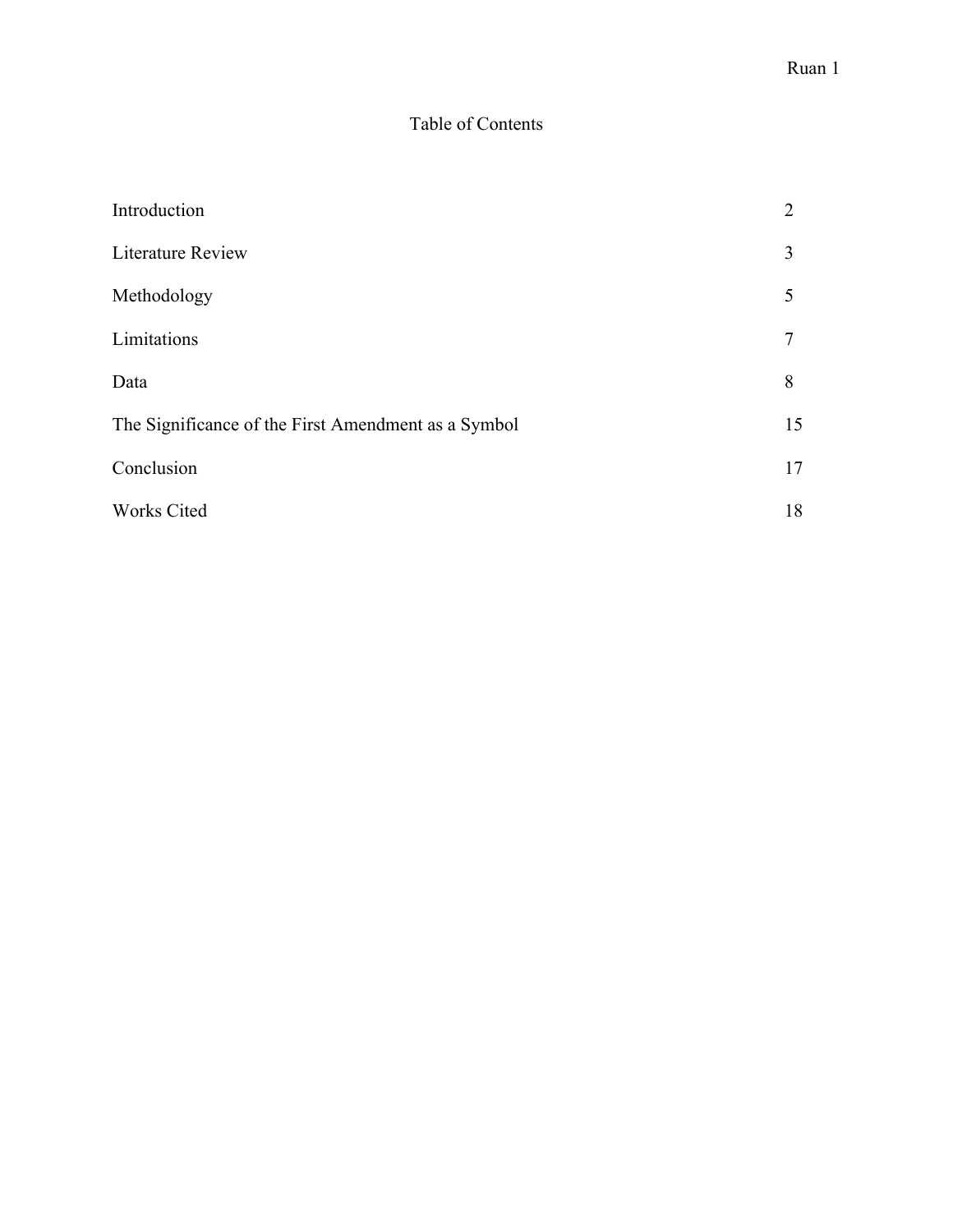### **Introduction**

Sports in the United States contribute largely to what it is to be an American. Watching and playing sports creates a sense of unity across the nation in that it bonds us and forms American culture. Professional sports leagues such as the National Football League (NFL), the National Basketball Association (NBA), and the Major League Baseball (MLB) revenue billions a year, while the National Collegiate Athletic Association revenued nearly one billion in 2016 (NCAA). Although this exemplifies the importance of sports in American culture, it is important to consider that regardless of profit, athletes in both professional and collegiate sports are subjected to specific guidelines and regulations implemented by either entity, and to examine the burden this holds on the athlete.

In analyzing this situation, the NCAA, specifically, is responsible for awarding high school students athletic scholarships to pursue their career. These, however, are very limited, thus adding more to its value. In fact, only about "2 percent of high school athletes are awarded some form of athletics scholarship to compete in college" (NCAA). Those who accept their offer are expected to comply with the conducts and regulations of both the NCAA and the college they will be playing for, thereby reinforcing the restrictions placed on student athletes. Although public and private universities decide upon their conducts independently, public universities are largely influenced by the state, while private universities are given more freedom to write and implement their policies, which has become a complication over the past several years. Furthermore, it is important to note when private universities are abusing their power in establishing rules for their students, and whether or not it is deemed constitutional.

### **Literature Review**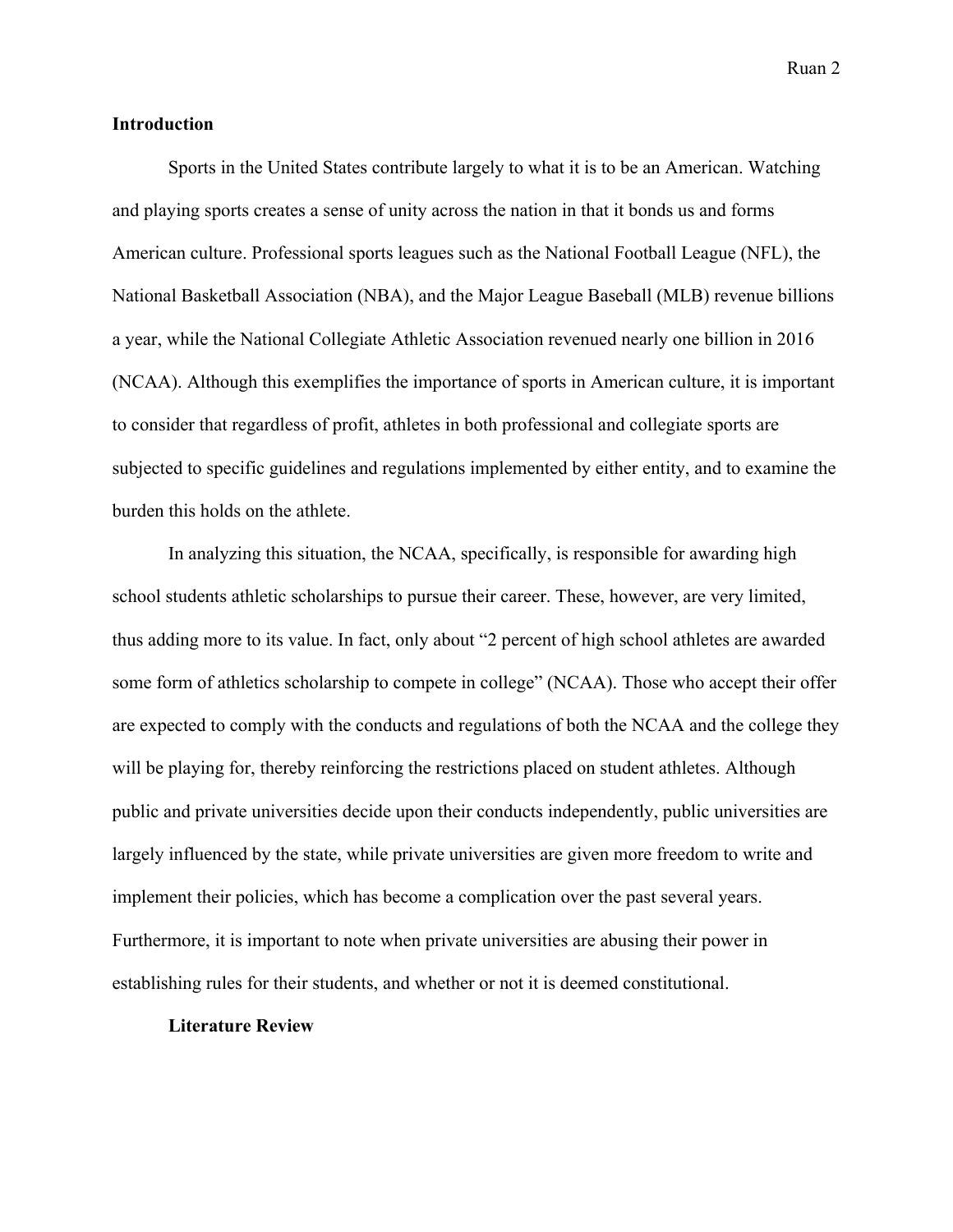The First Amendment's basic guarantee is of freedom to advocate ideas, including unorthodox ideas, controversial ideas, even ideas hateful to the prevailing climate of opinion (Baker 1978). It has been largely debated within many contexts, primarily in public and private institutions, and has been taken to the United States Supreme Court. The 1969 court case *Tinker v. Des Moines* established that a student is entitled to their First Amendment rights in public schools. Public schools have since tried to include those constitutional values that are essential to democratic participation, such as freedom of expression, freedom to worship as one pleases, and the right to privacy (Salomone 1992). However, some argue otherwise and state that the courts have made it clear that students leave most of their constitutional rights at the schoolhouse gate (Chemerinsky 2000).

Public schools aside, it is also crucial to discuss the implementation and execution of the First Amendment in the private sector. In this case, however, it becomes difficult to transport First Amendment norms to the private sector because it creates a conflict between the free speech rights of the institution and the free speech rights of the individual (Chemerinsky 1998). Although it is important to protect the rights of individuals, one also has to consider that it interferes with the free speech interests of private entities (Chemerinsky 1998). This is directly correlated with the issue of free speech in private colleges. Colleges are loathe to take any action perceived as encroaching on free speech, thus undermining their image as centers of learning, creative thinking and open discourse. Many would argue that simply because a college can limit speech does not mean it should (Nguyen and Dragga 2016).

The paradox between private institutions and the extension of our free speech rights under the First Amendment is also portrayed in the private sports sector. More specifically in the case of Colin Kaepernick in 2016. Kaepernick became a headline name when he refused to stand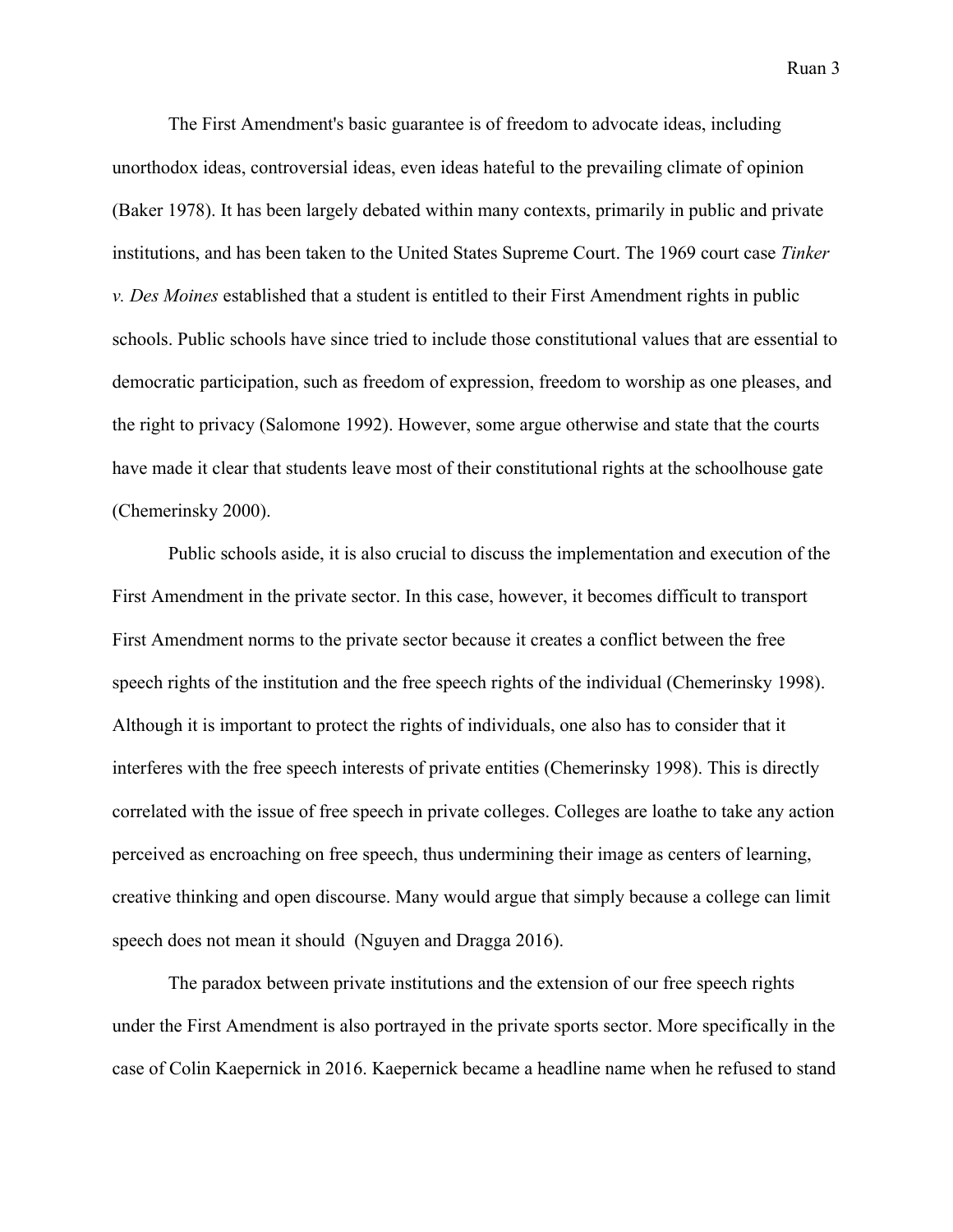for the National Anthem, as he was not going to show pride in a flag for a country that oppresses black people and people of color. While Kaepernick certainly has that right to be heard, the reader is asked to question whether Kaepernick has abridged the rights of others, and certainly, if he has a constitutional defense to back up his actions that are not associated with any government action. It is a difficult topic to address as the NFL is a private entity that sets forth its own conduct rules and has the power to dictate what an employee can or cannot say. Although Kaepernick was not criminalized for his action and opted out from continuing his contract with the NFL, he was not able to successfully claim freedom of speech under the First Amendment, because he has given up that freedom to be employed by the NFL and the 49ers (McGinty 2017).

The goal of this literature review is to compare how the First Amendment's freedom of speech is implemented in both public and private sectors. More specifically, it discloses the technicality of free speech rights in private institutions. It is important to note how private institutions, both universities and sport sectors in this case, establish and implement their regulations on this particular topic. Although there is extensive research on the implications of Kaepernick's action as a professional athlete, there is a lack of information on what the consequences for a similar action would be for student athletes playing for a private college.

Considering the limitations private colleges place on freedom of speech and in analyzing recent social and political protests in the professional private sports sector by the athletes themselves along with the rights they are given to do so, it begs the question: to what extent are student athletes in private colleges guaranteed their freedom of speech rights under the First Amendment? This study seeks to analyze the free speech protections granted to student athletes in several private universities and provide a better understanding of differing interpretations.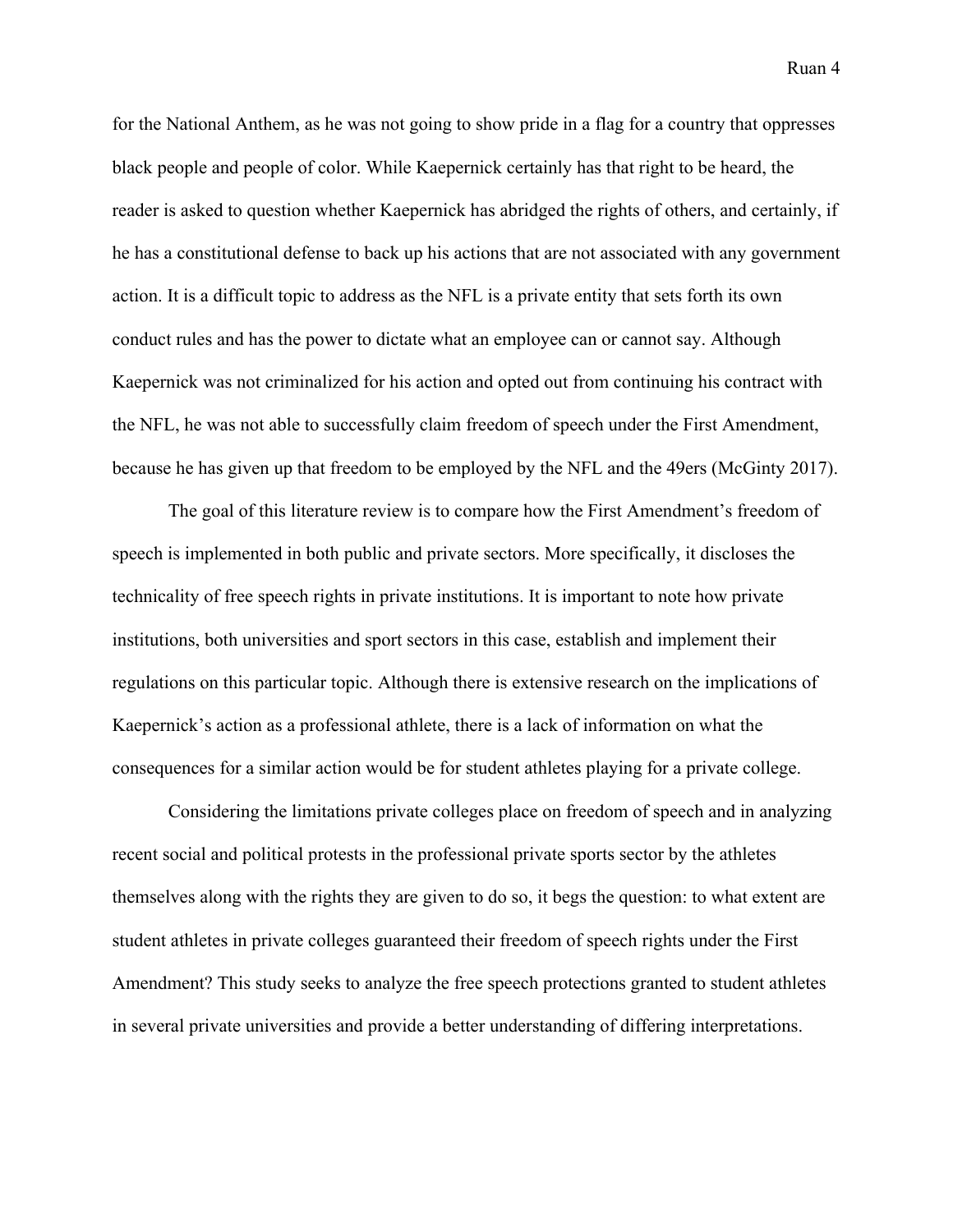More importantly, it seeks to explore the significance of the First Amendment along with its symbolic and metaphorical connotations.

#### **Methodology**

In conducting this research, discourse analysis will be employed. It will be focused on Caterina Carta's deduction and induction approaches to discourse analysis. Carta defines deduction as "a "top-down" process that departs from logical assumptions to hypothesize and then test hypotheses against empirical cases in order to draw laws of regularities" (Carta 2019). Induction, on the other hand, is "a bottom-up approach, which departs from the observation of given phenomena to infer laws or theories. Induction is generally accompanied by a commitment to a self-reflective approach" (Carta 2019). Her approaches will be applied to five private colleges' 2019-2020 Student Athlete Handbooks and university policies on freedom of speech across campus, most likely being the School's Code of Conduct, in order to analyze two things: their terminology of free speech and any language alluding to conduct.

Through deduction, I will analyze the language of free speech in the 2019-2020 Student Athlete Handbooks and the universities' policies to hypothesize the consequences student athletes would face if they were to protest similarly to the way Kaepernick did in 2016. The student athlete's punishment, if any, will be based on their university's interpretation of the First Amendment. In other words, this will attempt to answer how much value the school places on freedom of speech along with the way it extends to students. With induction, I will analyze the Student Handbook's free speech policies and connect it back to athletes themselves. Although this moves away from policies directly affecting only student athletes, it is important to note that the school's policies apply to everyone. This allows one to consider all the possible risks of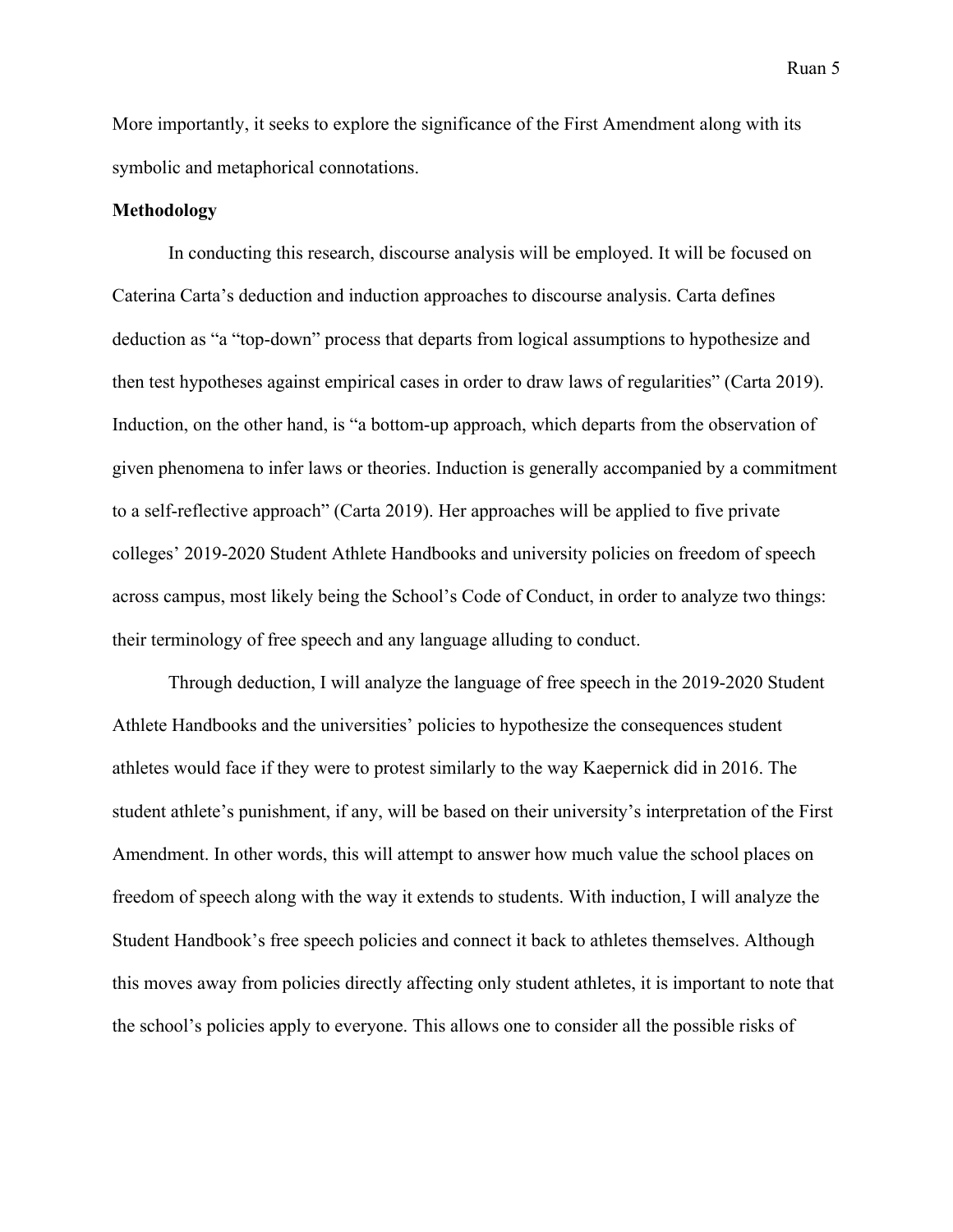jeopardizing their athletic careers that student athletes take when exercising their First Amendment rights.

The universities whose policies will be analyzed are those that are ranked top five in "2020 Best College Athletics." They must be private 4-year universities that are Division I in football. These include: the University of Southern California, Duke University, the University of Notre Dame, Syracuse University, and Stanford University. Division I universities in football were selected to mirror Kaepernick's incident. Discourse analysis is the main approach to this research as the language in the 2019-2020 Student Athlete Handbooks and the universities' policies regarding freedom of speech is crucial when considering the consequences of a student athlete's actions in a private university. The technicality of the words and phrases used is what determines how their situation will be settled. Something as important as an athletic scholarship may potentially be in jeopardy solely based on the language of the policies.

Furthermore and what is at the core of this study is the significance of the First Amendment itself. Its terminology and interpretations by different private institutions is what makes the aforementioned an issue to begin with. After Carta's approaches to discourse analysis, the First Amendment's connotations will be analyzed through Murray Edelman's theory of symbols in his book, *The Symbolic Uses of Politics.* This theory is derived from political leadership, especially on how it is defined, attained, and maintained. Edelman asserts that leaders in politics gain followers based on the way they are perceived as a symbol - either positive or negative. This concept will be applied by analyzing the First Amendment as a symbol, and how people and their views interpret it differently. The purpose is to explore the discrepancies in how the First Amendment is perceived among different audiences.

### **Limitations**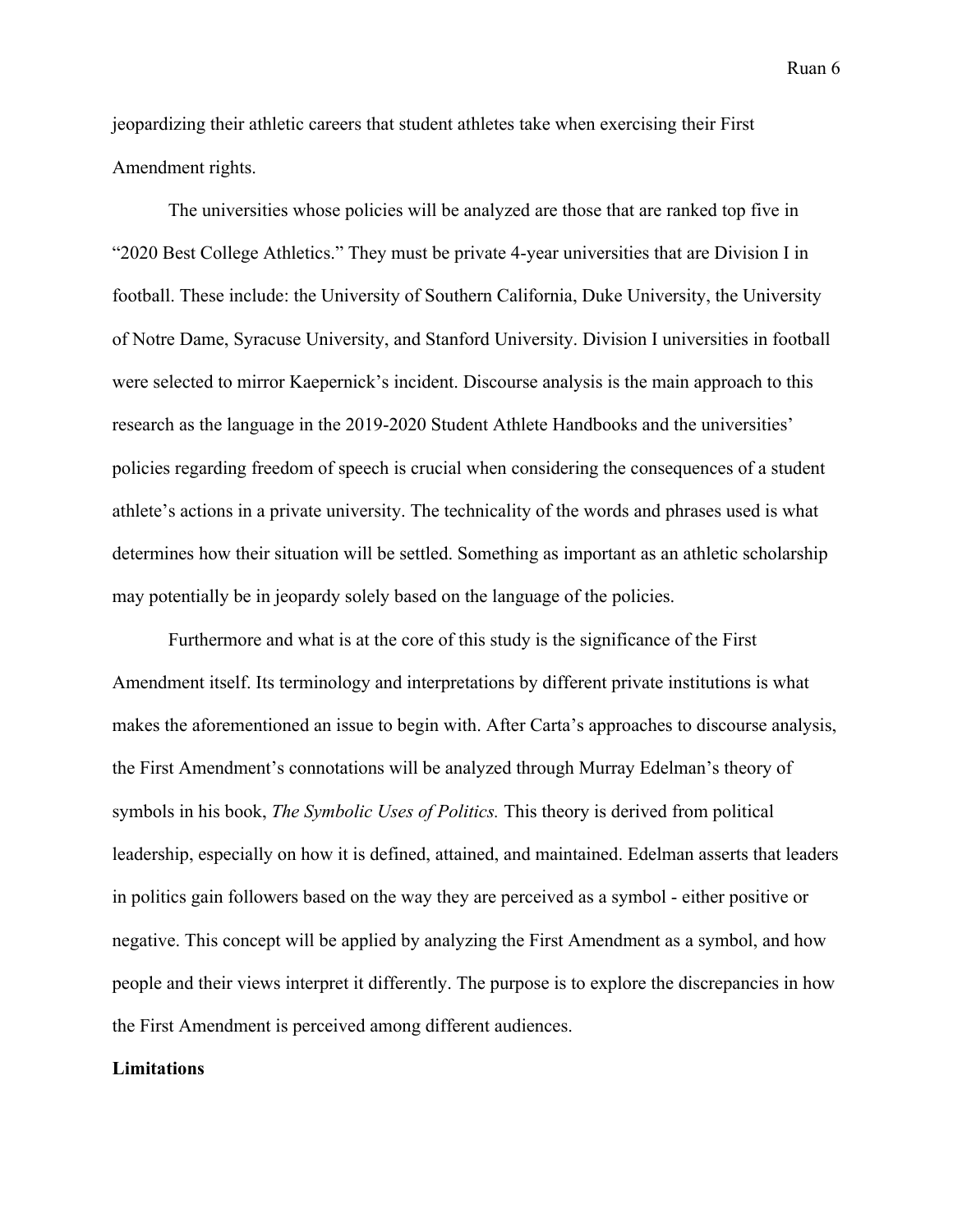A few concerns may arise from the execution and conclusion of the study. It is broken down into two overarching parts: the quantity of universities and the types of universities they are. To begin, the quantity of schools that will be analyzed is significantly low and specific. This study only considers the top five private colleges and their First Amendment policies that succeed in sports. That, within itself, is a very limited scope. In addition to limiting the paper to universities that are considered "sports colleges," this study is mostly concerned with football. There are other sports in every chosen university, but football was selected to be closely tied to Colin Kaepernick's case. Next and because only five schools are being considered, the conclusion of the research will not be applicable to every private university. It is likely that other schools have differing policies for their students and athletes; therefore, the findings of this paper cannot be universally applied to every private college in the nation.

Similarly, one has to consider that the universities selected are private institutions. Although just as crucial as private schools, public schools are not included in this study. Their free speech policies are similar to those implemented by the state, while private schools have more freedom in deciding what their policies will entail. For the purpose of the study and because it was inspired by this topic, it was important to identify any discrepancies of First Amendment policies in the private sector based on Colin Kaepernick's case. It was important to maintain a consistent foundation - in this case being private institutions. It is possible that in analyzing public schools, there would have been less margin for dissimilarity. Additionally, this study does not consider the differences that Division 1, 2, and 3 colleges may have in their policies, which may also have an impact in the way these universities form their policies for student athletes. However, Division I schools were selected as they are the most followed by the American public. Lastl, the universities selected differ in regions. This may influence the way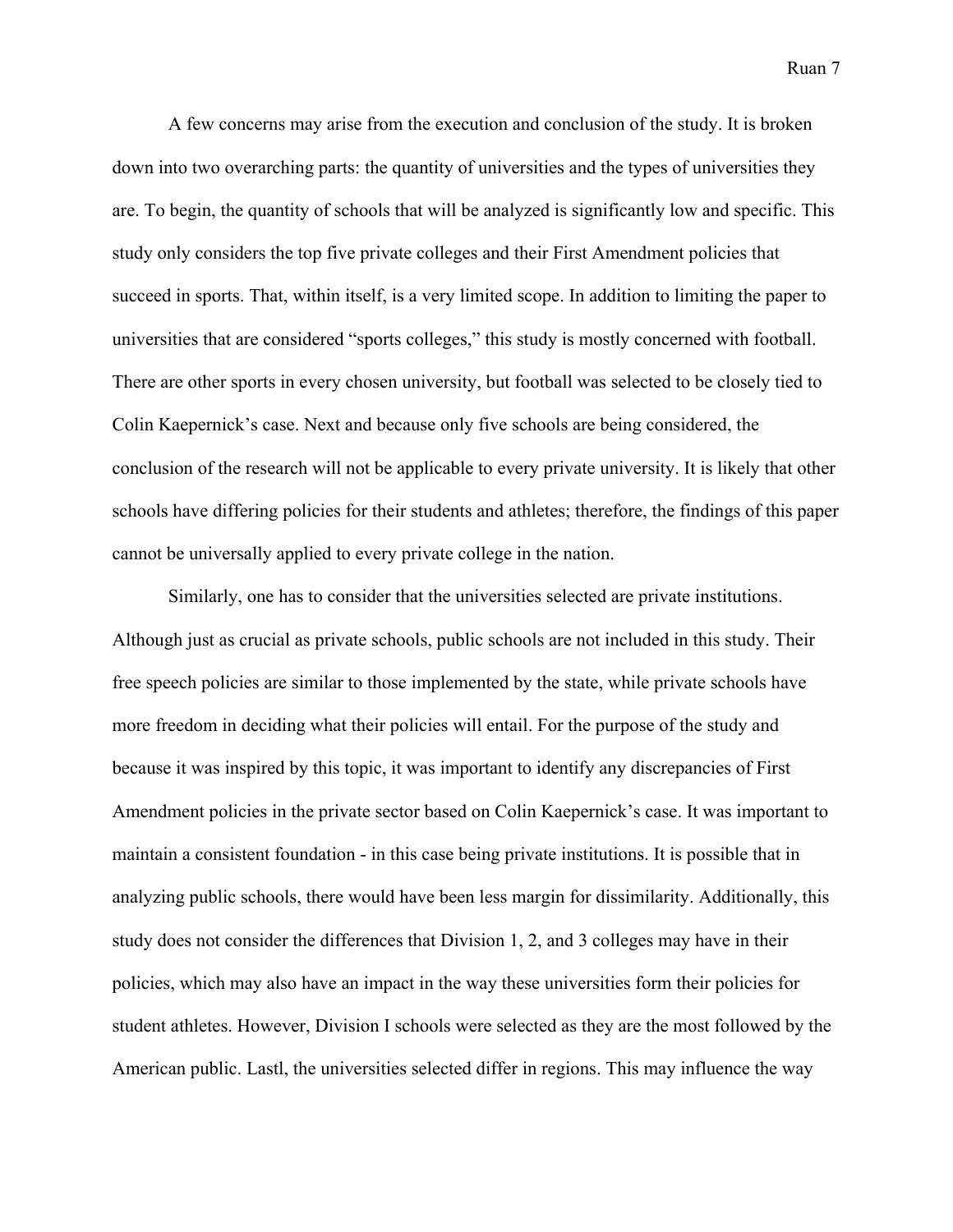they interpret the First Amendment in their policies based on historical context. Once again, it

emphasizes the difficulty of applying the findings of the study to other private universities.

# **Data**

| <b>Source Analyzed</b>                            | Language explicitly stating: free<br>speech, freedom of speech, First<br>Amendment, free expression                                                                                                                                                                                                                              | Other language alluding to conduct                                                                                                                                                                                                                                                                                                                                                                                                                                                                                                                                                                                       |
|---------------------------------------------------|----------------------------------------------------------------------------------------------------------------------------------------------------------------------------------------------------------------------------------------------------------------------------------------------------------------------------------|--------------------------------------------------------------------------------------------------------------------------------------------------------------------------------------------------------------------------------------------------------------------------------------------------------------------------------------------------------------------------------------------------------------------------------------------------------------------------------------------------------------------------------------------------------------------------------------------------------------------------|
| 2019-2020 Student<br>Athlete Handbook             | "Social media is a fun and useful<br>toolbut it can also spread information<br>in a negative way that exposes your<br>personal life to the world. USC supports<br>an individual's expression of First<br>Amendment rights of free speech. We do<br>not place restrictions on the use of social<br>media by our student-athletes" | USC student-athletes may be held responsible<br>for the acts of other USC athletes. Acts include<br>but not limited to the following types of<br>circumstances:<br>1. when a member of a USC athletic team is<br>violating state or university standards and you<br>fail to indicate your disapproval, or your<br>continued presence without objection<br>condones the behavior;<br>2. when the act grows out of a USC athletic<br>activity or environment created by USC;<br>3. when the acts are those of guests of yours or<br>of USC athletics;<br>4. when a USC athletic team imposes any<br>hazing on new athletes |
| <b>USC Provost - USC</b><br>Policy on Free Speech | Students and student organizations are<br>free to support causes by all orderly<br>means which do not disrupt or<br>substantially interfere with university<br>activities, as such disruption or<br>interference violates the responsible<br>exercise of free inquiry and expression.                                            |                                                                                                                                                                                                                                                                                                                                                                                                                                                                                                                                                                                                                          |

# *I. University of Southern California*

From the data above, it is evident that University of Southern California puts an emphasis on the First Amendment across university policy. Here, one should note that the terminology "First Amendment" was explicitly used in the Student Athlete Handbook. By including this, one can infer that they sincerely grant student athletes their rights to freedom of speech. The university wants to make it known that they are willing to allow students to have the rights they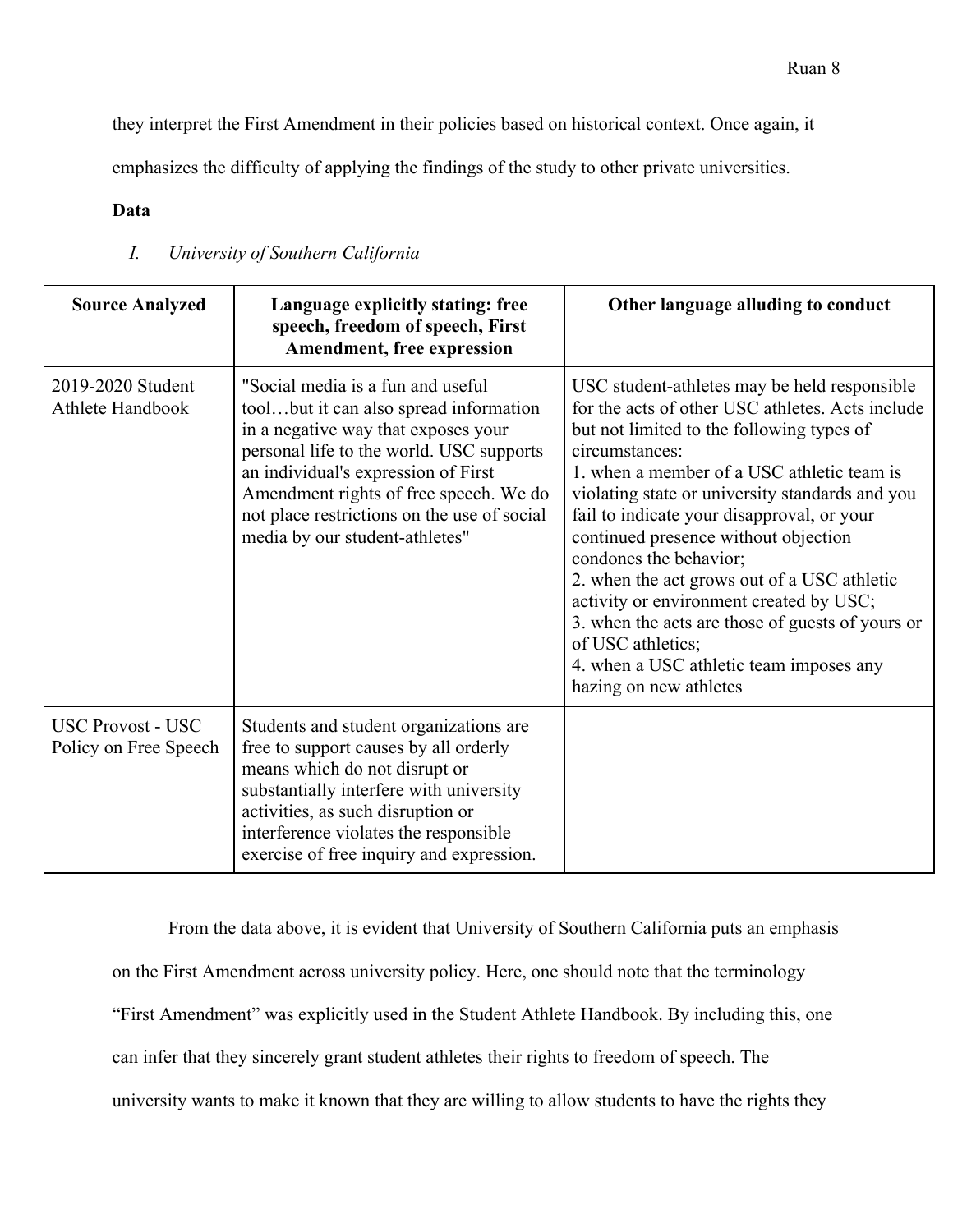are entitled to on their campus. It also contributes to the credibility of the school in assuring the best interest for the students. However, the terminology was directed towards social media usage and not anything related to what could potentially happen on the field, which is the issue being considered. Nevertheless, it is still of importance that this was mentioned.

It can be inferred that had a football athlete done something similar to what Colin Kaepernick did in 2016, the repercussions would have been similar. This is considering the fact that this right is granted in both the Student Athlete Handbook and their policies on free speech, and the significance of the university explicitly acknowledging it. Although there is emphasis on the First Amendment and being able to freely express oneself, there is also a push for holding athletes accountable for their actions. The NFL did not criminalize Kaepernick, which most likely would have been the case here as well; however, the dynamic among the athlete and the university would have changed.

| <b>Source Analyzed</b>                                                         | Language explicitly stating: free speech,<br>freedom of speech, First Amendment, free<br>expression                                                                                                                                                                                                                                                                                                     | Other language alluding to conduct                                                                                                                                                                                                  |
|--------------------------------------------------------------------------------|---------------------------------------------------------------------------------------------------------------------------------------------------------------------------------------------------------------------------------------------------------------------------------------------------------------------------------------------------------------------------------------------------------|-------------------------------------------------------------------------------------------------------------------------------------------------------------------------------------------------------------------------------------|
| 2019-2020 Student<br>Athlete Handbook                                          | Duke University takes free expression<br>seriously and goes to great lengths to protect<br>that right. Social networks such as Facebook<br>and sites such as Twitter have expanded your<br>opportunities to express yourself, connect with<br>friends, and to build your network. Still, there<br>are several responsibilities to consider when<br>you create your persona and post messages<br>online. |                                                                                                                                                                                                                                     |
| Duke University Student<br>Conduct: Pickets,<br>Protests and<br>Demonstrations |                                                                                                                                                                                                                                                                                                                                                                                                         | Duke University respects the right of<br>all members of the academic<br>community to explore and to discuss<br>questions which interest them, to<br>express opinions publicly and privately,<br>and to join together to demonstrate |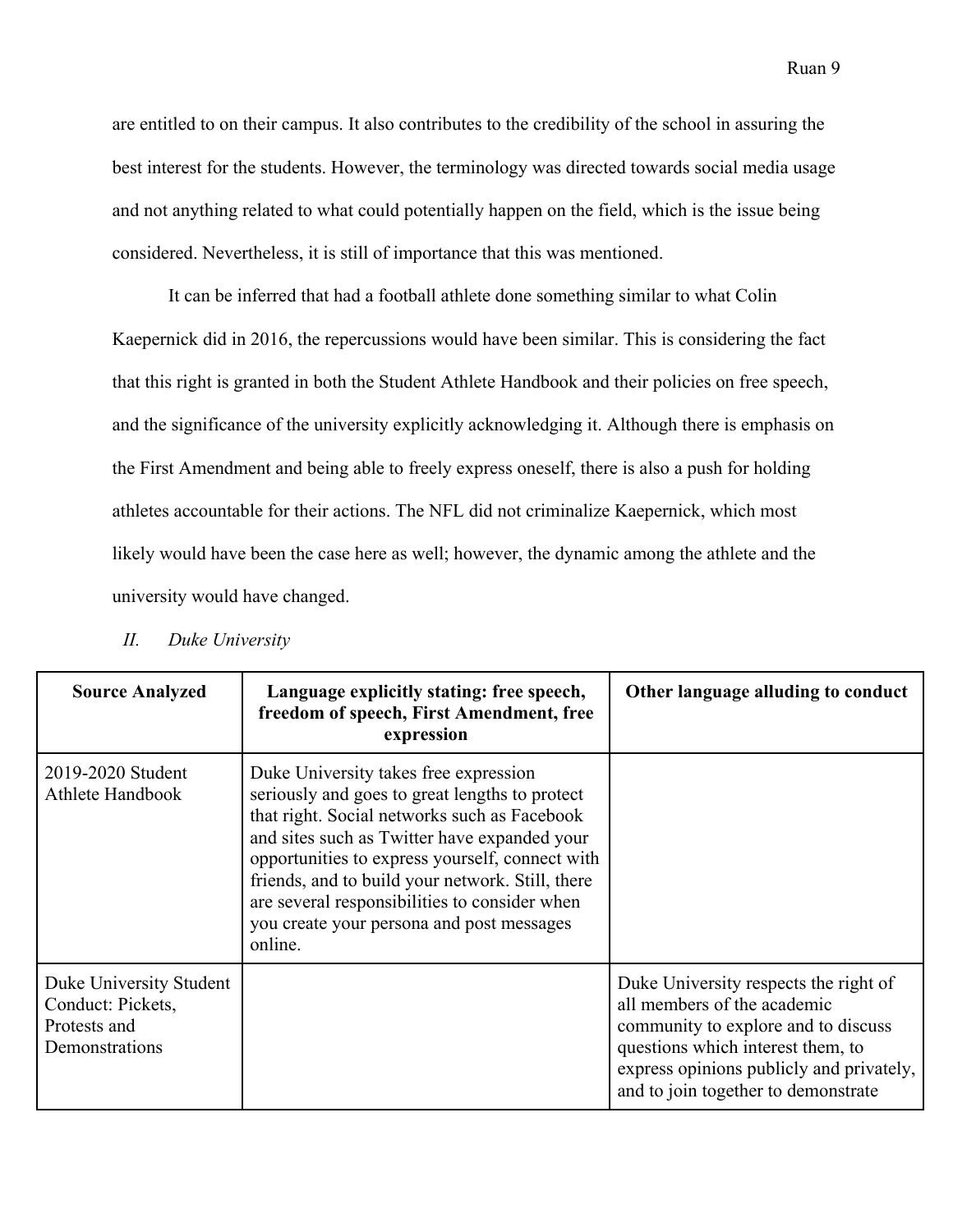|  | their concern by orderly means. It is the<br>policy of the university to protect the<br>right of voluntary assembly, to make its<br>facilities available for peaceful<br>assembly, to welcome guest speakers,<br>to protect the exercise of these rights |
|--|----------------------------------------------------------------------------------------------------------------------------------------------------------------------------------------------------------------------------------------------------------|
|  | from disruption or interference.                                                                                                                                                                                                                         |

In Duke University's Student Athlete Handbook and other policies alike, freedom of speech is emphasized, much like the regulations imposed by the University of Southern California. It is imperative for the university to acknowledge the rights they are giving their students and student athletes, especially this topic. Although it is used in the context of social media, the terminology used in this case is heightened as they state that they take "free expression seriously and goes to great lengths to protect that right." It can be inferred that this would project onto actions that occur during the field. The mere fact of the university phrasing it the way it did allows one to believe that there would not have been many consequences had an athlete taken a knee during the national anthem. The technicality they use to describe the way they extend free speech in university policy is what leads to this conclusion. They state that this right is protected under great measures; therefore, the act of taking a knee would not have been penalized, much less criminalized. One can infer that they are willing to allow student athletes to express themselves regardless of their beliefs, so long as the action is not dangerous or harmful. As stated in the Student Conduct Handbook, they are willing to provide university services that will allow students to express themselves, further reinforcing their emphasis on granting students their free speech rights.

*III. University of Notre Dame*

| <b>Source Analyzed</b> | Language explicitly stating: free speech, | Other language alluding to conduct |
|------------------------|-------------------------------------------|------------------------------------|
|                        | freedom of speech, First Amendment, free  |                                    |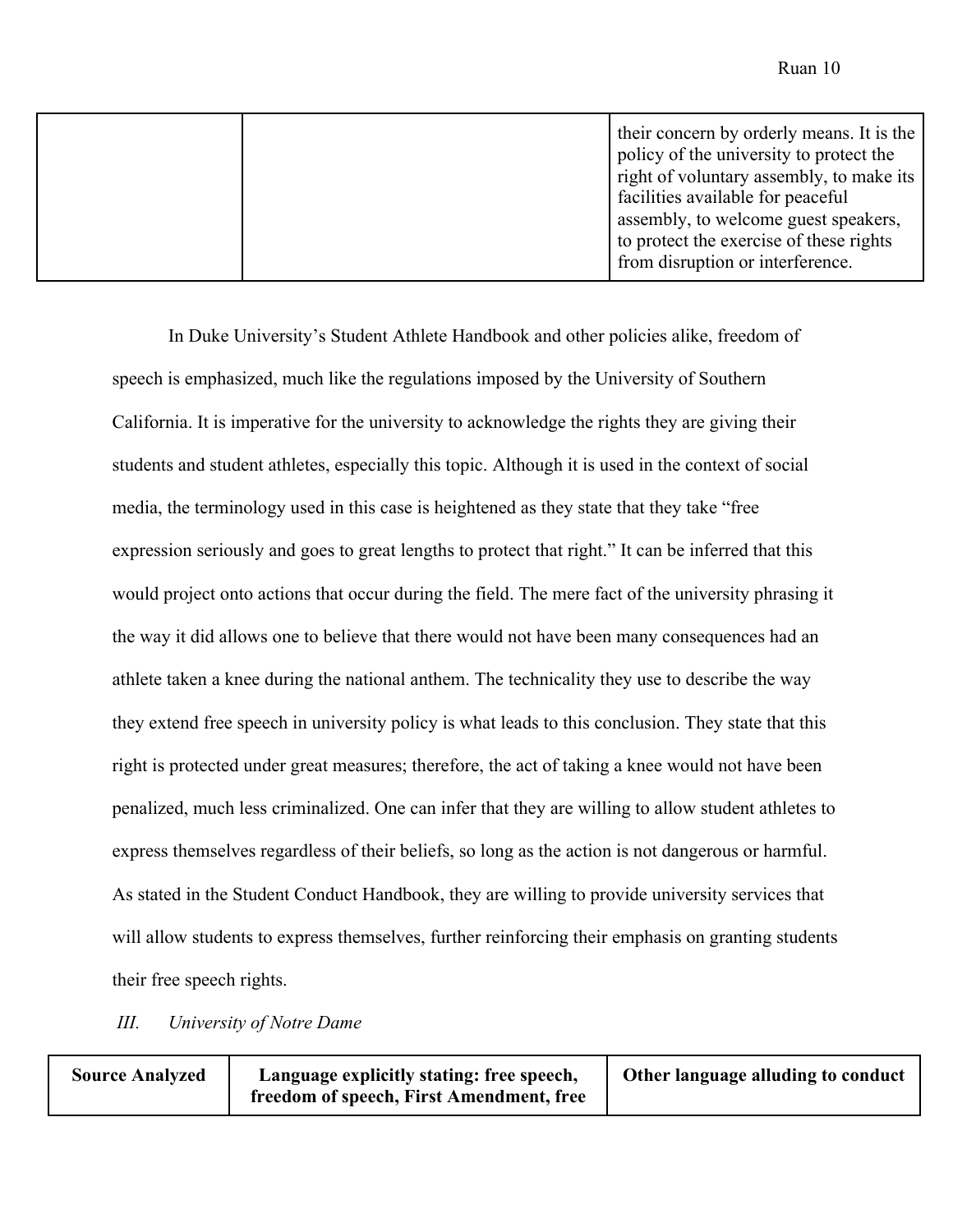| ча.<br>. I |  |
|------------|--|
|------------|--|

|                                       | expression                                                                                                                                                                                                                                                                                                                                                                    |                                                                                                                                                                                                                                                                                                                                                       |
|---------------------------------------|-------------------------------------------------------------------------------------------------------------------------------------------------------------------------------------------------------------------------------------------------------------------------------------------------------------------------------------------------------------------------------|-------------------------------------------------------------------------------------------------------------------------------------------------------------------------------------------------------------------------------------------------------------------------------------------------------------------------------------------------------|
| 2019-2020 Student<br>Athlete Handbook |                                                                                                                                                                                                                                                                                                                                                                               | Student-athletes must comply with all<br>University rules and guidelines,<br>including those set out both in the<br>student handbook, du Lac, and in the<br>Student-Athlete Handbook. The Office<br>of Residence Life and Housing<br>enforces the University-wide rules<br>according to procedures applicable to<br>all student disciplinary matters. |
| du Lac: A Guide to<br>Student Life    | What the University asks of all its scholars and<br>students, however, is not a particular creedal<br>affiliation, but a respect for the objectives of<br>Notre Dame and a willingness to enter into the<br>conversation that gives it life and character.<br>Therefore, the University insists upon academic<br>freedom which makes open discussion and<br>inquiry possible. |                                                                                                                                                                                                                                                                                                                                                       |

In the case of the University of Notre Dame, their Student Athletic Handbook did not explicitly mention any language regarding the First Amendment and its rights, and rather relies on university policies. With that in mind, it is possible that there would have been more consequences for a student athlete had they taken a knee during the national anthem. This is not definitive, but there are more ways granting a student athlete their free speech rights can be avoided solely based on the language used for the rules and regulations. To begin and as already mentioned, the Student Athlete Handbook does not utilize words or phrases that seem to acknowledge the First Amendment for student athletes in any context. This does not mean that the university does not; however, it becomes more difficult to argue that they do. Next, they rely on university policies that refer to "academic freedom," which once again, does not directly infer freedom of speech. Although there is some language that can imply that both students and athletes have First Amendment rights, it is still open to interpretation. Therefore, one can infer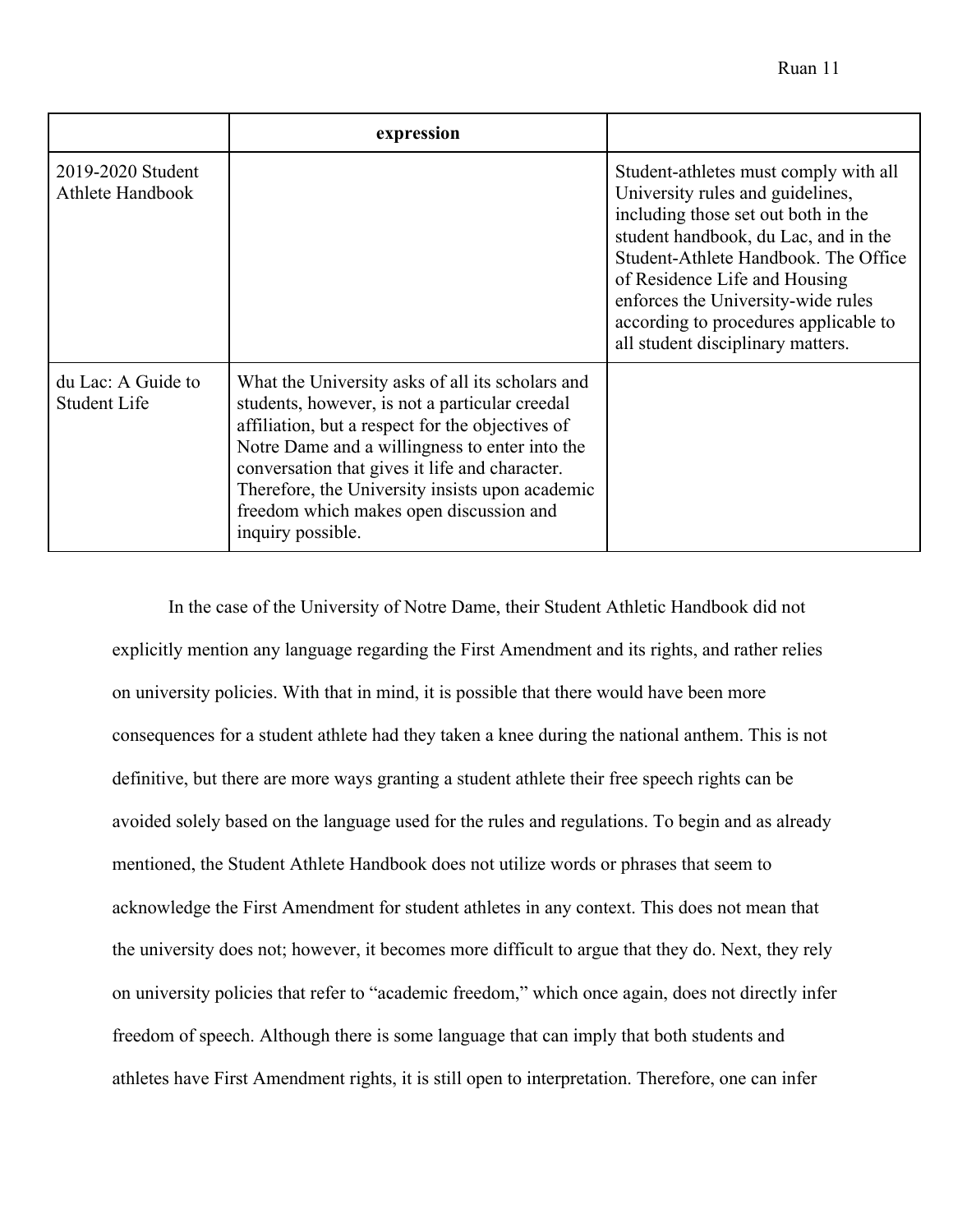that there would have been more complications in deciding an outcome for a student athlete who

took a knee during the national anthem.

*IV. Syracuse University*

| <b>Source Analyzed</b>                                | Language explicitly stating: free speech,<br>freedom of speech, First Amendment, free<br>expression                                                                                                                                                                                              | Other language alluding to conduct                                                                                                                                                                                                                                                                                                                                                                                                            |
|-------------------------------------------------------|--------------------------------------------------------------------------------------------------------------------------------------------------------------------------------------------------------------------------------------------------------------------------------------------------|-----------------------------------------------------------------------------------------------------------------------------------------------------------------------------------------------------------------------------------------------------------------------------------------------------------------------------------------------------------------------------------------------------------------------------------------------|
| 2019-2020 Student<br>Athlete Handbook                 |                                                                                                                                                                                                                                                                                                  | Every Syracuse University student<br>will have the capacity to learn,<br>connect and thrive in a healthy,<br>respectful and supportive<br>environment. We strive to be leaders<br>in college wellness by providing<br>integrated care and an unsurpassed<br>student experience. Utilizing a social<br>justice framework, we endeavor to<br>create an inclusive and welcoming<br>environment that is safe and<br>comfortable for all we serve. |
| <b>Syracuse University</b><br><b>Student Handbook</b> | Students have the right to express themselves<br>freely on any subject provided they do so in a<br>manner that does not violate the Code of Student<br>Conduct. Students in turn have the responsibility<br>to respect the right of all members of the<br>University to exercise these freedoms. |                                                                                                                                                                                                                                                                                                                                                                                                                                               |

Although Syracuse University's Student Athlete Handbook does not explicitly state First

Amendment rights for student athletes, the Student Handbook acknowledges these rights for their students. In this case, one handbook states free speech rights and one does not. However, because the Student Handbook is applied to every student, athlete or not, it can be inferred that student athletes would have a less difficult time defending their actions if the case was presented. It would be more beneficial to the student athlete had the Student Athlete Handbook explicitly noted their rights; however, the regulations mentioned in the Student Handbook can be considered sufficient enough to protect themselves. In other words, if a similar instance as Colin Kaepernick's occurred the athlete would not be completely unprotected as the Student Handbook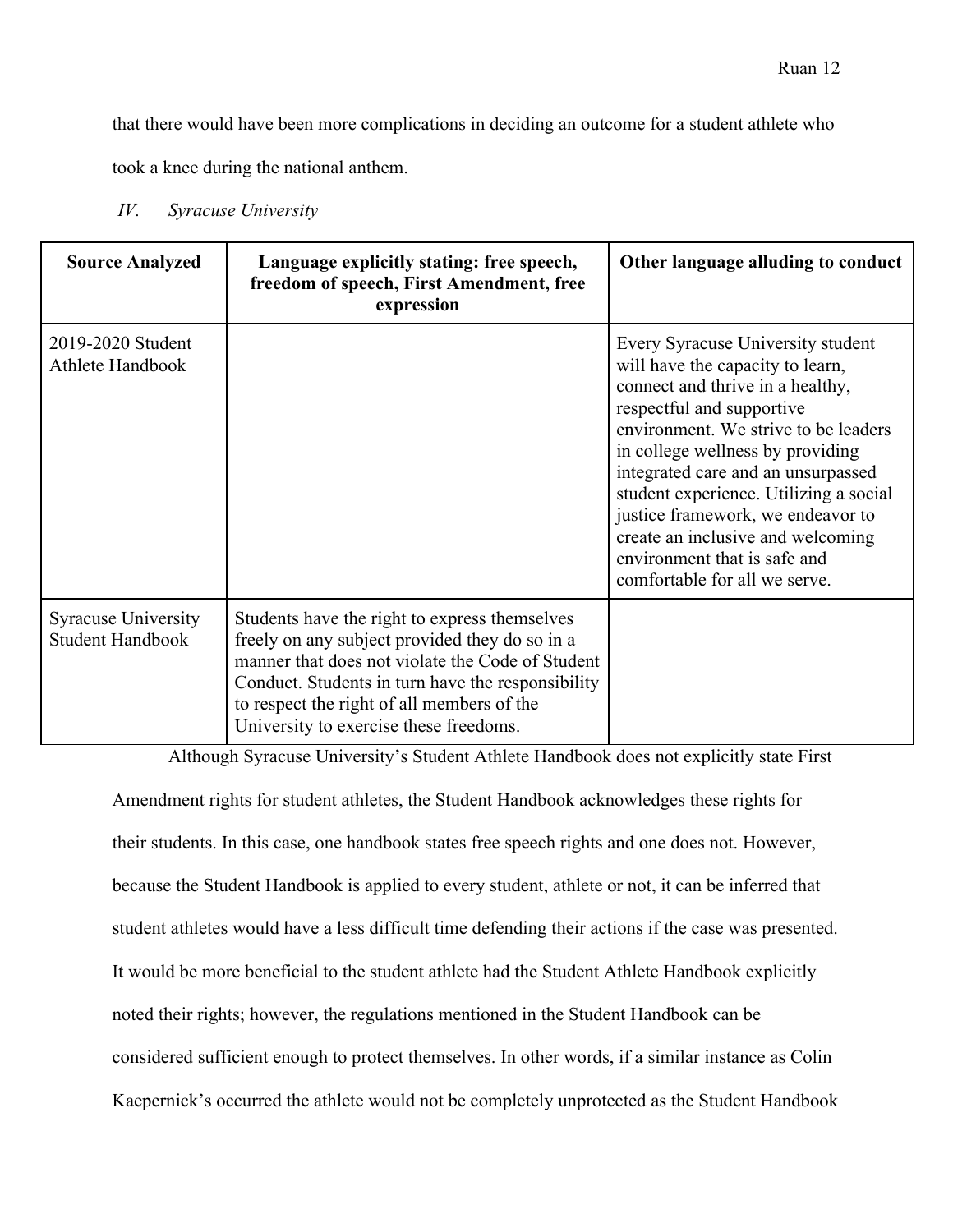applies to them as well. In this case, being considered a student is beneficial to them because

they are granted rights in both contexts.

*V. Stanford University*

| <b>Source Analyzed</b>                                                                   | Language explicitly stating: free speech,<br>freedom of speech, First Amendment,<br>free expression                                                                                                                                                                                                                                                                          | Other language alluding to conduct                                                                                                                                                                                                                                                                                                                                                                                                                                                                                                                                                                         |
|------------------------------------------------------------------------------------------|------------------------------------------------------------------------------------------------------------------------------------------------------------------------------------------------------------------------------------------------------------------------------------------------------------------------------------------------------------------------------|------------------------------------------------------------------------------------------------------------------------------------------------------------------------------------------------------------------------------------------------------------------------------------------------------------------------------------------------------------------------------------------------------------------------------------------------------------------------------------------------------------------------------------------------------------------------------------------------------------|
| 2019-2020 Student<br>Athlete Handbook                                                    |                                                                                                                                                                                                                                                                                                                                                                              | California has codified law to provide<br>protections and privileges to student-athletes<br>within the state. The law articulates protections<br>in the following areas:<br>Scholarship renewals for a permanently<br>$\bullet$<br>incapacitating injury or illness<br>Scholarship terms<br>Degree completion funds<br>Life skills, financial literacy, and time<br>management programming<br>Due process rights<br>Timely notice following a request to<br>transfer<br>Health insurance requirements for<br>student-athletes<br>Guidelines regarding concussions and<br>rehydration<br>Title IX adherence |
| <b>Stanford University</b><br>Policies and<br>Guidelines: The<br>Fundamental<br>Standard | The Fundamental Standard does not restrict<br>speech that is otherwise protected,<br>including speech that some may find<br>objectionable. The interplay between<br>freedom of speech and the Fundamental<br>Standard is complex and we invite you to<br>learn more about freedom of speech and<br>the Office of Community Standards' (OCS)<br>student conduct process here. |                                                                                                                                                                                                                                                                                                                                                                                                                                                                                                                                                                                                            |

As seen in the data above, Stanford University's Student Athlete Handbook lists

protections granted to student athletes, but does not mention First Amendment rights, thus

complicating the situation in this context. That is not to say Stanford University does not value or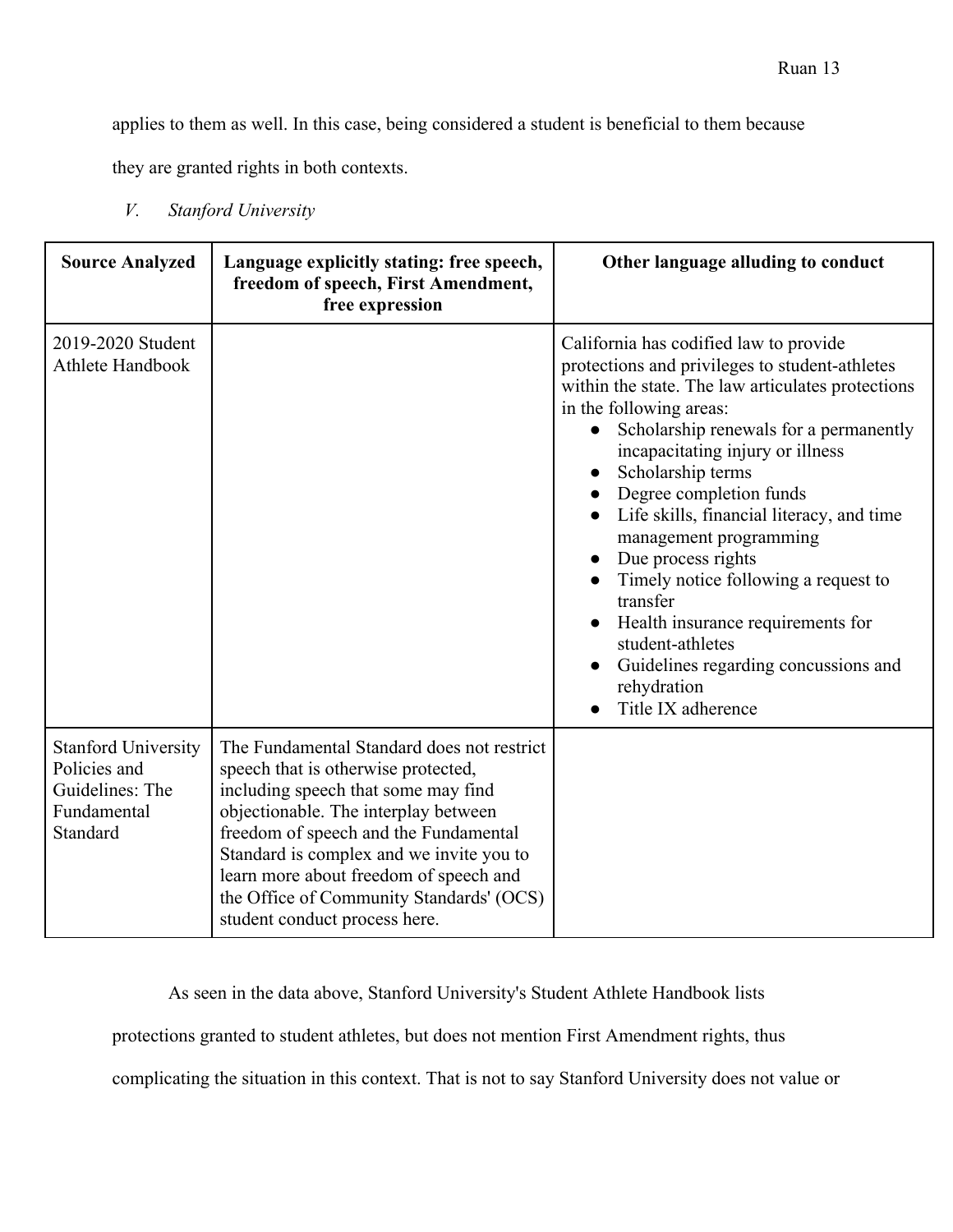grant their athletes freedom of speech rights, but the terminology of the handbook makes it more difficult to argue that they do. Their policies and guidelines mention that the university does not restrict free speech, giving more leeway to athletes, but it is more notable to consider that it was not mentioned in the handbook, especially if they are given the opportunity to do so when they list other rights.

When considering the consequences that would occur to a football athlete at Stanford University had they taken a knee during the anthem, it is difficult to definitively predict the outcome. The technicality of words and phrases has become a pattern in deciding what would happen to an athlete in this case; however, in this case, it is more or so open to interpretation. What makes this difficult is the fact that they could have mentioned free speech protections and did not. It questions why it was left out if the Student Handbook states that they grant these rights to their students. Although this extends to athletes as well, it does not overshadow that this could have been mentioned. It emphasizes the significance of the terminology used in these regulations.

### **The Significance of the First Amendment as a Symbol**

As seen, the interpretations of the First Amendment contributes largely to a student athlete's ability to express those rights. Moreover, it is important to understand the language surrounding the First Amendment as a whole. In his book, *The Political Language of the Helping Professions*, Murray Edelman describes the significance of language and how it is not merely a tool of communication. With language, he states, "...we not only describe reality but create our own realities, which take forms that overlap with each other and may not be mutually consistent" (Edelman 296). This is crucial when the rhetoric of the First Amendment is considered. People create their own meaning of the First Amendment, which is exemplified through its terminology.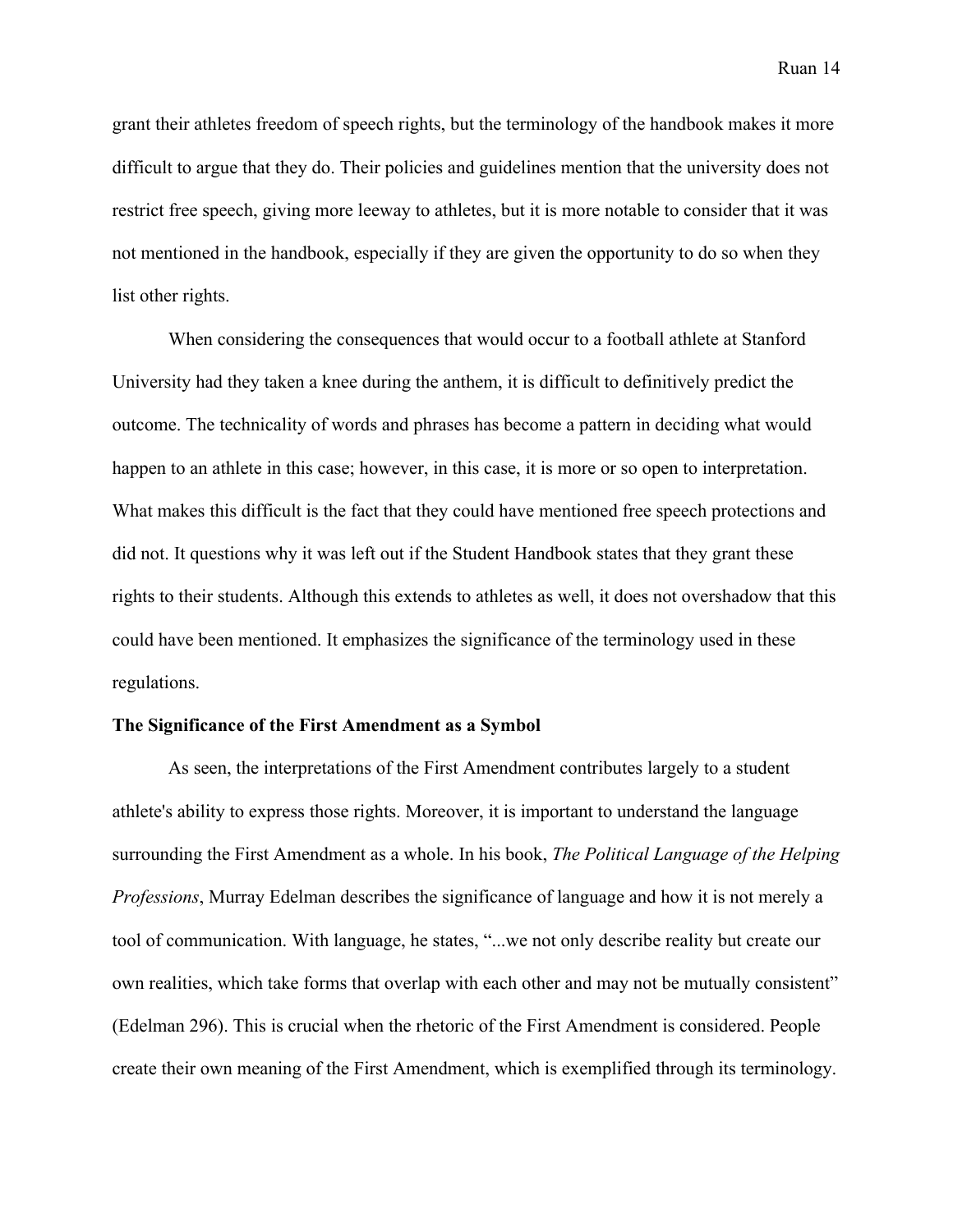In this case, the way the university chose to write their regulations on this fundamental right is the extent to which the student will be able to exercise it. In other words, the way it is interpreted is the way it is executed. Something as important as freedom of speech is limited to student athletes based on the technicality used by the university. As seen in the data above, the language

of free speech in these private universities' regulations is based on how that particular school views the First Amendment and its rights.

Furthermore, it alludes to the symbolic connotations of the First Amendment and, in essence, why there are many interpretations of it to begin with. It is one thing to analyze the language the universities used to structure the rights of the students; however, it is more important to understand why this is by examining the First Amendment in a broader sense. There are many scholarly sources solely on the terminology the Founding Fathers used in writing the First Amendment resulting in distinct ways it can be interpreted. The differing interpretations of it contributes to the bigger picture: we give it meaning. The First Amendment is only words on paper until people decide to give it importance, which mirrors Edelman's theory of symbols. In his book, *The Symbolic Use of Politics*, he states that "the meanings, however, are not in the symbols. They are in society and therefore in men" (Edelman 11). It is important to note that students have restrictions in their exercise of free speech, but it is more crucial to understand why and how the university selected these limitations. In this case, what does the First Amendment represent to these universities? However, this question can be extended to the nation or the individual.

We give meaning to the First Amendment, which is dependent on our perspectives and how it affects us. Continuing Edelman's theory of symbols, the individual will determine the meaning of this fundamental right based on various contexts on what it entails for them. For

Ruan 15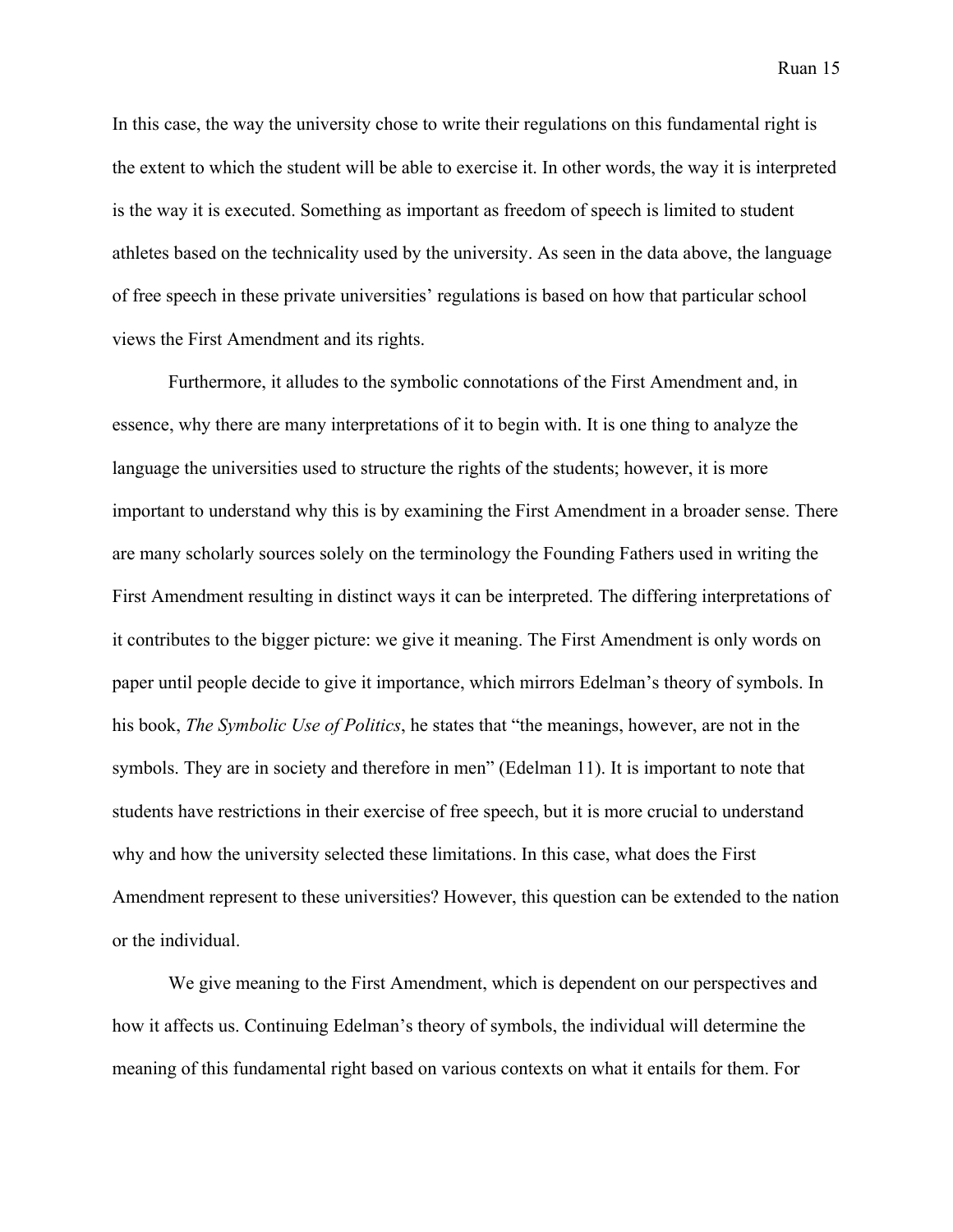example, one may view the First Amendment and the entire Constitution as one of the many freedoms granted as citizens. However, someone with a different lens may view freedom of speech as still being too limited. It is dependent on the contexts the individual bases their views, but it brings attention to the importance of having these perspectives in the first place. While it is important to have multiple interpretations, for it contributes to larger conversations, it may also result negatively. As seen in the data above, the act of having different definitions for the First Amendment is not necessarily a bad thing; however, it creates inconsistency throughout various schools. This margin can either be advantageous or disadvantageous to the student, which is the bigger conversation that should be had.

### **Conclusion**

To conclude, analyzing the First Amendment through the perspective of student athletes in the context of private universities contributes to the importance of language as a whole. As seen, Edelman's assertions on language and its power is applied in determining free speech regulations for student athletes. In the end, the technicality of the words and phrases ultimately sets a standard for exercising the First Amendment. It was crucial to compare different universities to further understand their interpretations of this amendment and the symbolic connotations that can be inferred. The university did not directly restrict student athletes on their free speech rights; it was the language of their regulations. It brings attention to the power language can have on things that affect us most.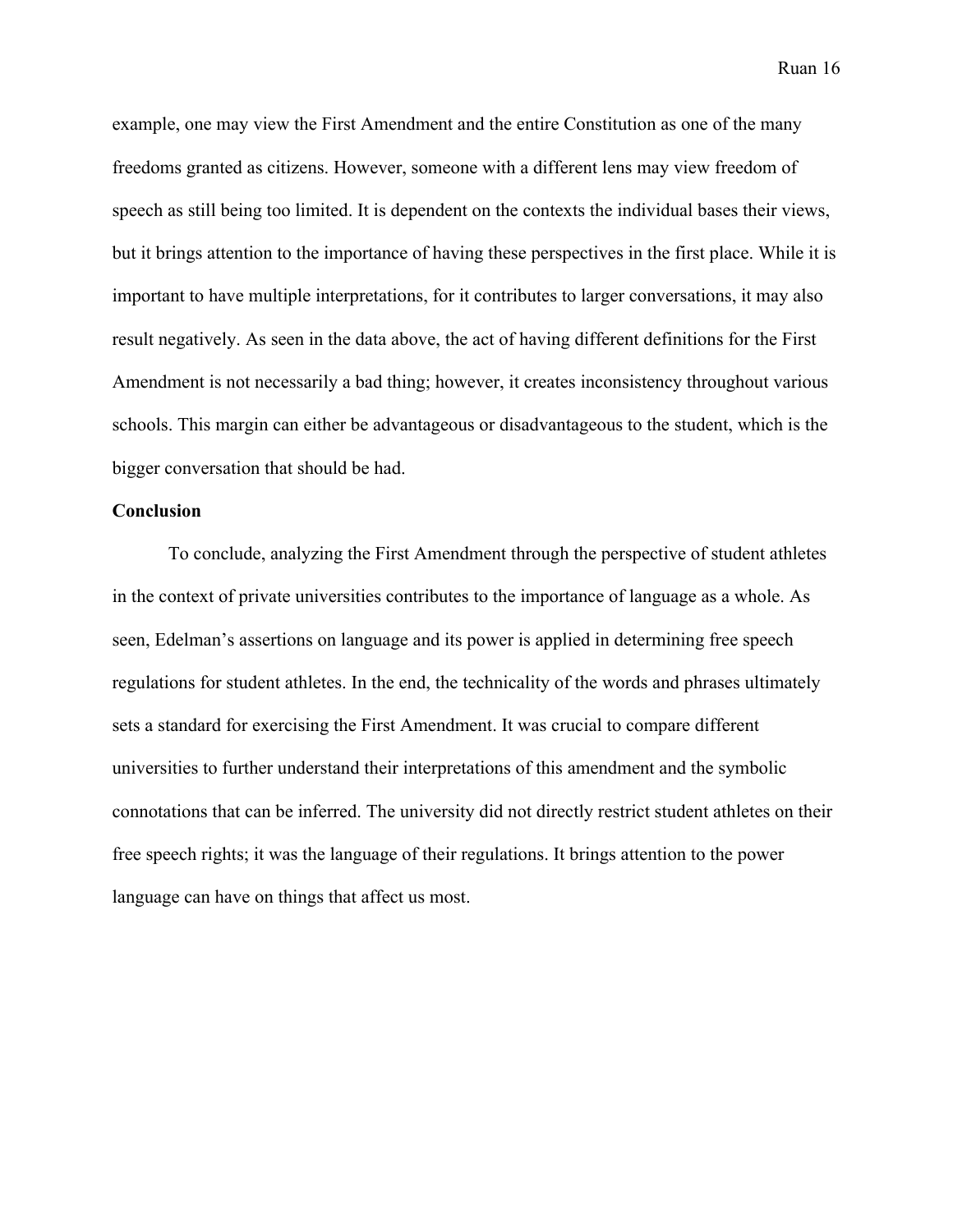#### Works Cited

- Baker, C. Edwin. "Scope of the First Amendment Freedom of Speech." *UCLA Law Review*, vol. 25, no. 5, June 1978, p. 964-1040. HeinOnline, https://heinonline.org/HOL/P?h=hein.journals/uclalr25&i=986. Carta, Caterina. "'A Rose by Any Other Name': On Ways of Approaching Discourse Analysis." *International Studies Review*, vol. 21, no. 1, Mar. 2019, pp. 81–106. EBSCOhost, doi:10.1093/isr/viy013.
- Chemerinsky, Erwin. "More Speech Is Better." *UCLA Law Review*, vol. 45, no. 6, August 1998, p. 1635-1644. HeinOnline,

https://heinonline.org/HOL/P?h=hein.journals/uclalr45&i=1653.

Chemerinsky, Erwin. "Students Do Leave Their First Amendment Rights at the Schoolhouse Gates: What's Left of Tinker." *Drake Law Review*, vol. 48, no. 3, 2000, p. 527-546. HeinOnline, https://heinonline.org/HOL/P?h=hein.journals/drklr48&i=540.

*Duke University Student Athlete Handbook 2019-2020*

- Edelman, Murray J. *The Political Language of the Helping Professions*. University of Wisconsin--Madison, 1974.
- Edelman, Murray J. *The Symbolic Uses of Politics: with a New Afterword*. University of Illinois Press, 1985.

"Fundamental Standard." *Fundamental Standard | Office of Community Standards*, communitystandards.stanford.edu/policies-and-guidance/fundamental-standard. McGinty, Ryan J. "Fourth & Inches: Marking the Line of Athletes' Free Speech (A Colin Kaepernick Inspired Discussion)." *Pace Intell. Prop. Sports & Ent. LF* 8 (2017): 39.